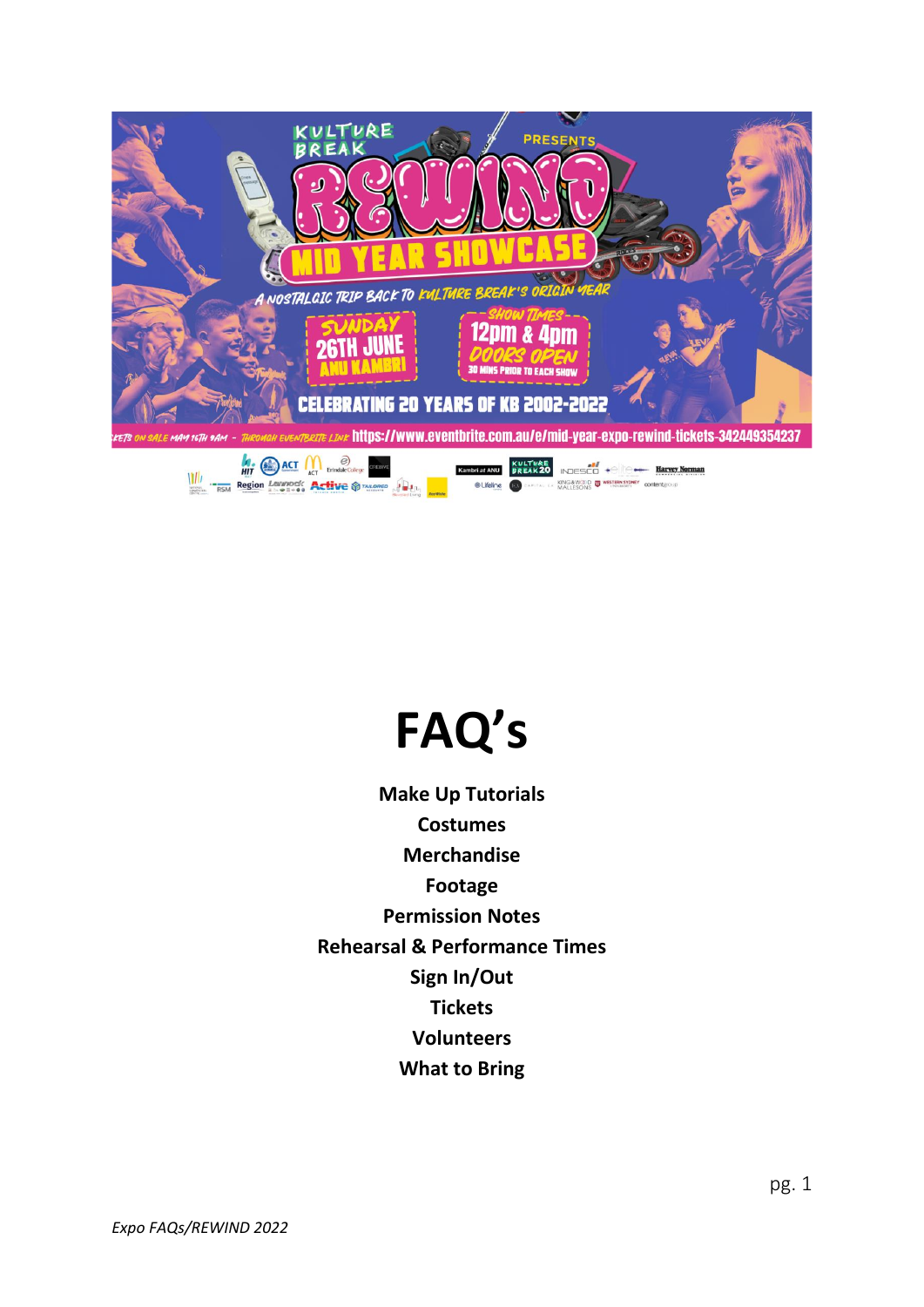## **Make Up Tutorials**

Stage lights can be harsh and wash out the dancer's facial expressions. Makeup will help to reduce this. However, please note that wearing makeup is entirely optional.

**The 'mini makeup tutorial' is for kids aged 3-9.** 

[https://player.vimeo.com/video/651951155?h=d4618a9c9c&badge=0&autopause=0&am](https://player.vimeo.com/video/651951155?h=d4618a9c9c&badge=0&autopause=0&player_id=0&app_id=58479) [p;player\\_id=0&app\\_id=58479](https://player.vimeo.com/video/651951155?h=d4618a9c9c&badge=0&autopause=0&player_id=0&app_id=58479)

**The 'seniors makeup tutorial' is for kids aged 10-17.** 

[https://player.vimeo.com/video/651946398?h=5135bdc0ea&badge=0&autopause=0&am](https://player.vimeo.com/video/651946398?h=5135bdc0ea&badge=0&autopause=0&player_id=0&app_id=58479) [p;player\\_id=0&app\\_id=58479](https://player.vimeo.com/video/651946398?h=5135bdc0ea&badge=0&autopause=0&player_id=0&app_id=58479)

## **Costumes**

#### **How can I find out what my class costume is?**

Costumes should be discussed in class with your dance coach and a detailed list can be found [on our](https://kulturebreak.com/mid-year-rewind)  [website.](https://kulturebreak.com/mid-year-rewind)

#### **Costume hire payment**

If Kulture Break will be supplying items for your class, costume hire payment must be made by 18<sup>th</sup> June. Payment options include cash/eftpos in the studio or direct bank transfer. *Acc Name: Kulture Break BSB: 633-000 Acc No: 124 628 947 Reference: "surname" Costume*

#### **Are students required to wear a Kulture Break t-shirt for the finale?**

We encourage all students to wear a Kulture Break t-shirt for their finale dance as it helps to create that unified "KB Vibe" our community thrives on.

If students are unable to purchase a Kulture Break t-shirt, please speak with one of our front office staff to make other arrangements.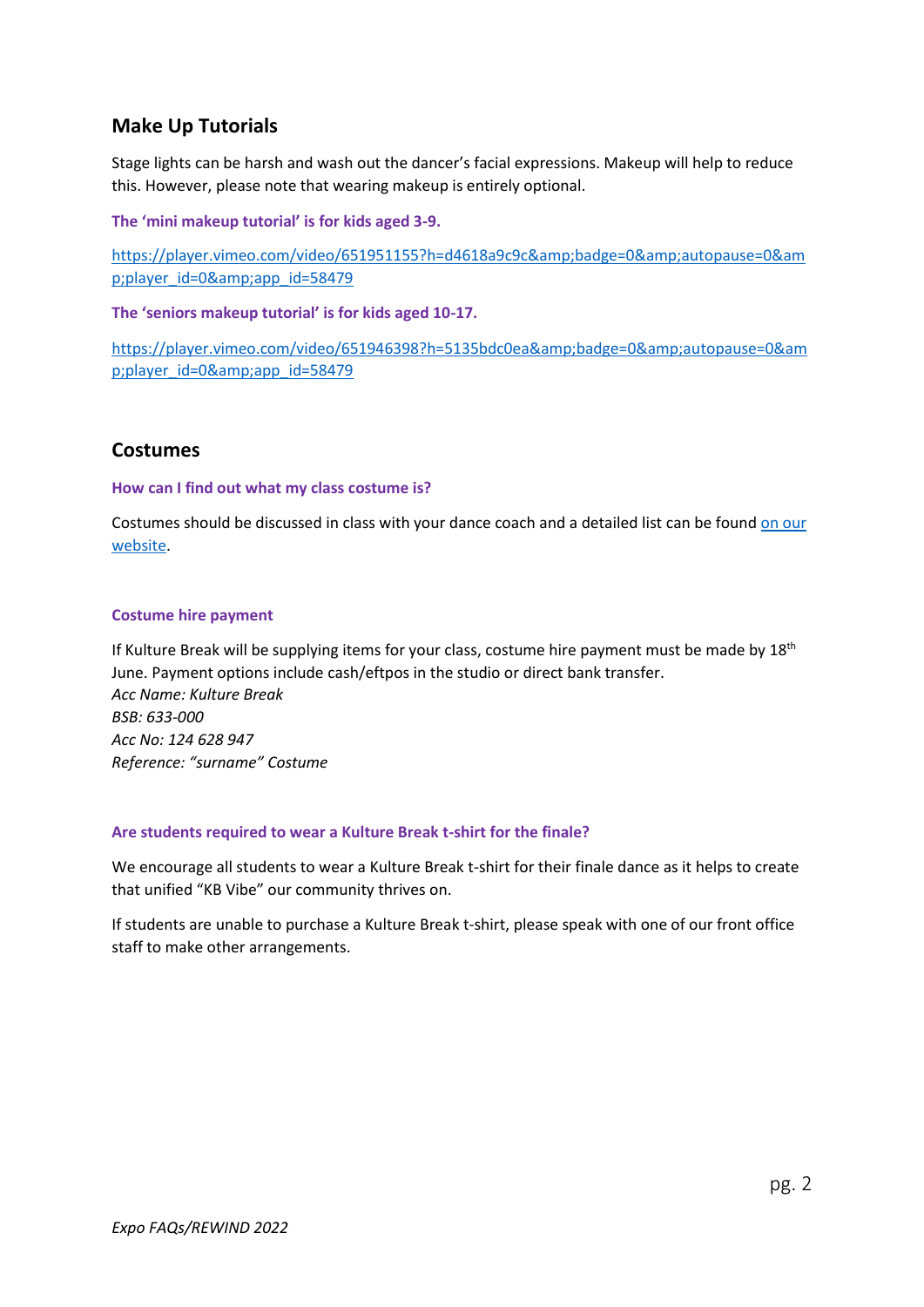# **Merchandise**

#### **Will there be Kulture Break t-shirts available at the concert?**

Yes. We will have a merchandise table in the foyer.

# **Footage**

#### **Can I bring my own camera?**

To ensure the safety and privacy of our students, Kulture Break has a strict policy prohibiting unauthorised photography and filming. This means audience members and volunteers are not permitted to take videos or photographs within the auditorium during performances. Cameras are also strictly prohibited in backstage changing areas.

Unauthorised persons seen to be using a camera device in these areas may be asked to leave at Kulture Break's discretion.

#### **Will I be able to purchase footage and photos of the performance?**

**Footage** is included as part of your ticket purchase, at no extra cost!

**Photos** will be available for purchase after the concert. A QR code for purchase will be provided on show day.

# **Permission Notes**

#### **Do students need to have signed permission?**

Yes. Our concert is a professionally filmed and photographed event, and all performers must have written permission to participate. Photos and footage may be used by Kulture Break to promote our wellbeing and inclusion programs. Performers will not be identified in either without written permission from the performer (if 18yrs+) or their guardian (if u18yrs).

Students 13yrs+ may get written parental permission to sign themselves in and out.

#### **Where can students a new copy of the permission note?**

A generic copy of the permission note can be foun[d online here.](https://app.smartsheet.com/b/form/a619e0d41820477799a0f71ae4c81cf4)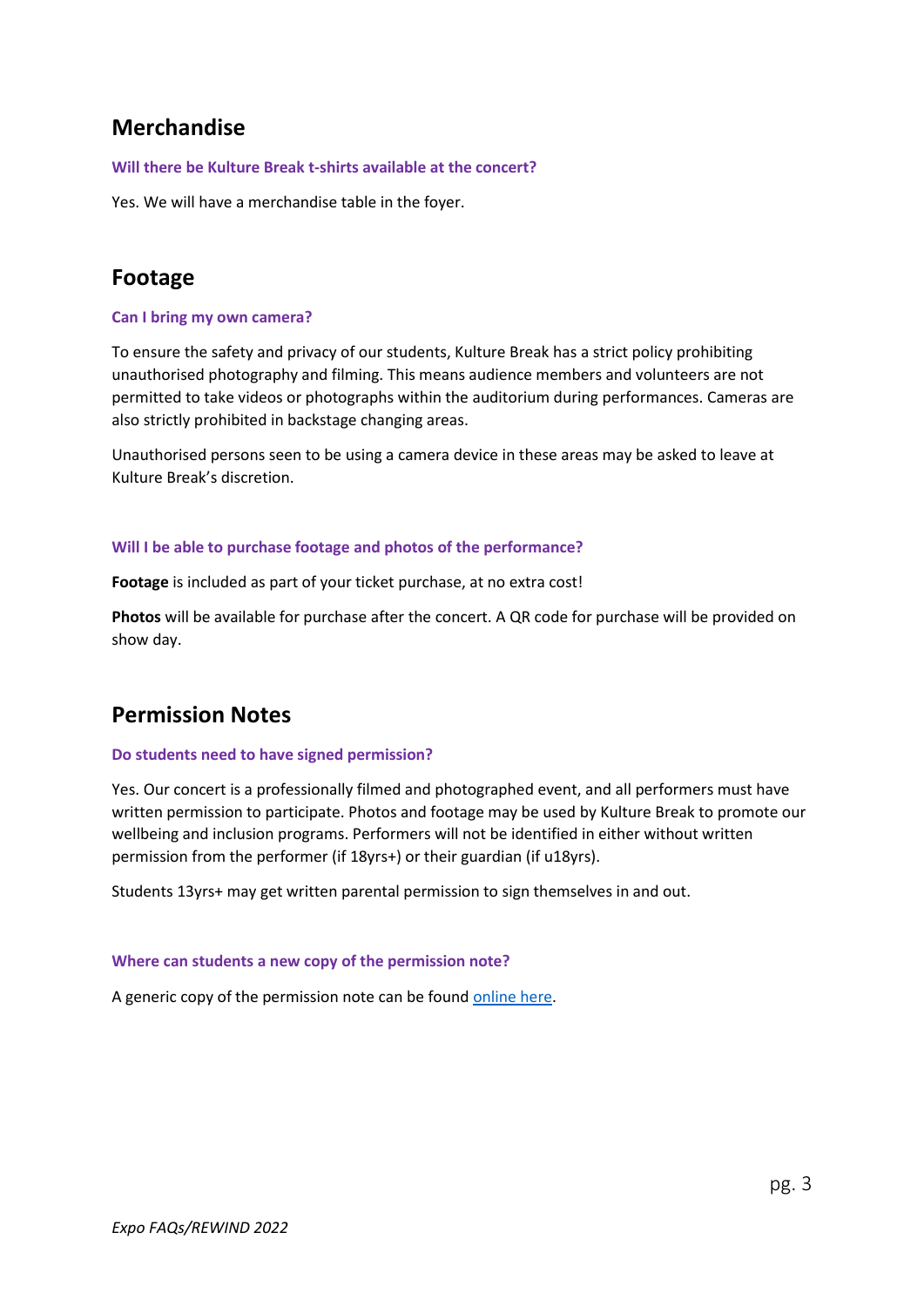# **Rehearsal and Performance Times**

#### **Which concert is my child performing in?**

There will be two shows. Take a look at the list o[n our website](https://kulturebreak.com/mid-year-rewind) to see which show your child's class is in. If you have any queries, please speak to your child's coach, or get in touch with us via phone or email.

#### **When and where will the concert rehearsals be held?**

A full TECH Rehearsal is being held on Sunday 26<sup>th</sup> June at Kambri ANU. Students will need to attend the rehearsal for the concert they are in and stay until the end of their class rehearsal. These students are encouraged to remain signed in for their entire rehearsal time frame.

Upon arrival to rehearsals, we ask performers to sign in at the side entrance of the building, near the carpark round-a-bout, and head to their allocated room for supervision. Sign out after rehearsal will be in the same area at the designated release time.

#### **When do performers need to be at the theatre for showtime?**

For Show 1, all performers are required in full hair, make up and costume at Kambri at 8:30-9:00am. They will remain at Kambri until showtime.

For those who are **only** in Show 2 (not in Show 1). All performers are required in full hair, make up and costume at Kambri at 2:00pm.

All students performing in Show 1 and Show 2 have the option to stay at Kambri the whole day, or they can leave at 11am (after rehearsals) and return by 3:00-3:30pm.

## **Which rehearsal does my child need to attend?**

If your child is only in Show 1, they will be required to attend Rehearsal 1 (9am on Sunday 26<sup>th</sup> June at Kambri).

If your child is only in Show 2, they will be required to attend Rehearsal 2 (2pm on Sunday 26<sup>th</sup> June at Kambri).

If your child is in both Show 1 and Show 2, they only will be required to attend Rehearsal 1 (9am on Sunday 26<sup>th</sup> June at Kambri).

Please see [our website](http://www.kulturebreak.com/mid-year-rewind) for more details on rehearsals.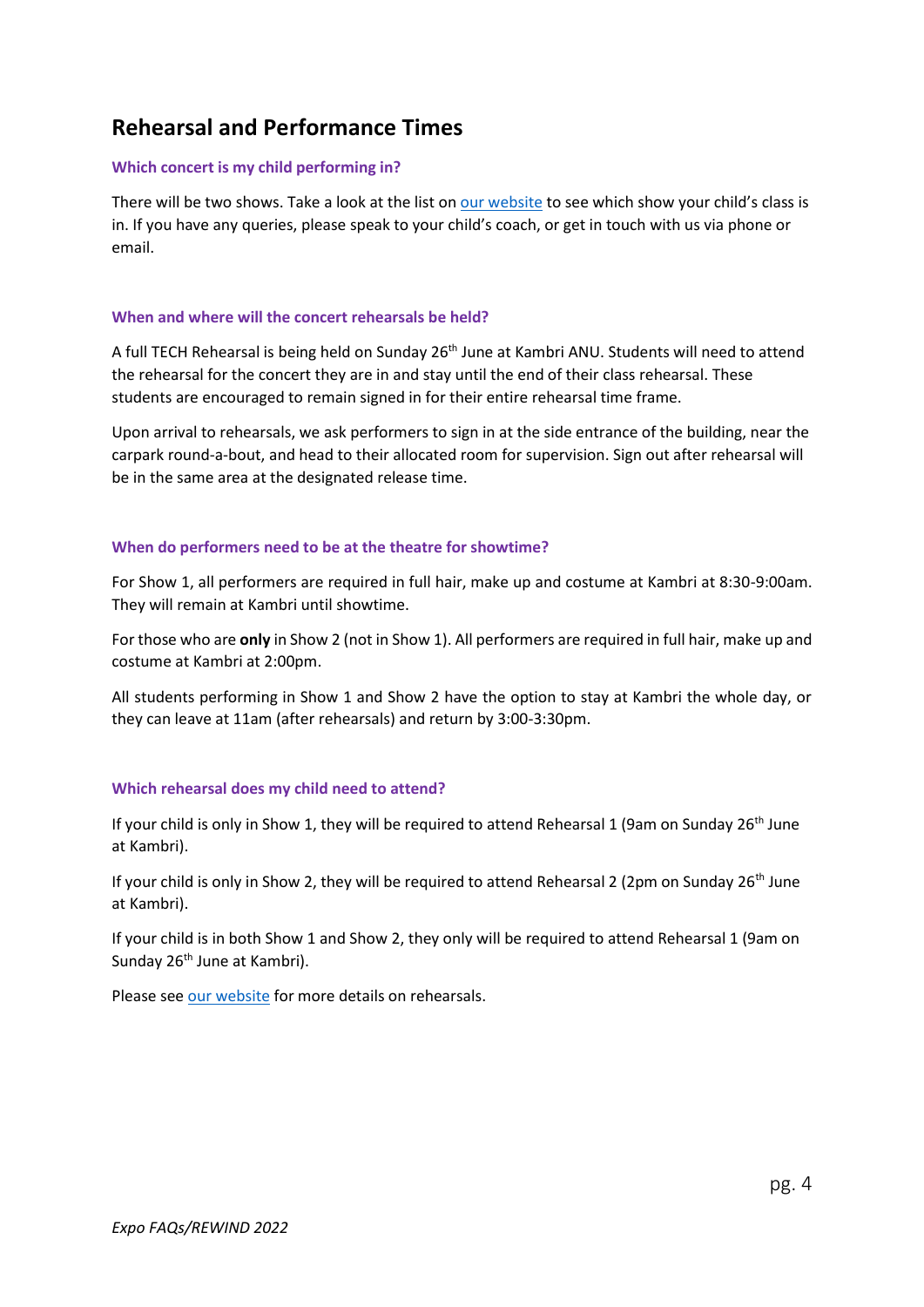## **Sign In/Out**

**Where do performers sign in and out?**

**Please note, due to our child safe policy, and WWVP legislation, only people who hold a current WWVP card will be permitted into the backstage areas. If you need to see your child backstage, you will need to be escorted by a Kulture Break staff member.** 

*Sign in AND sign out* for each concert will be via the loading sock entrance, located at the Kingsley Street Round About.

#### **What happens with sign-in/sign-out for the concert?**

All students under the age of 18 must be signed in and out by a parent/guardian to comply with WWVP safety requirements. Students 13-17years old may sign themselves in if written permission has been received by Kulture Break.

## **Tickets**

#### **What are the ticket prices?**

Please note: An Eventbrite booking fee applies to each ticket

| Pre-purchased:                 | At the Door:           |
|--------------------------------|------------------------|
| \$35 General admission (3yrs+) | \$40 General admission |

#### **How do I purchase tickets for REWIND?**

To purchase tickets please visi[t eventbrite.com](https://www.eventbrite.com.au/e/mid-year-expo-rewind-tickets-342449354237) or visi[t www.kulturebreak.com/mid-year-rewind](http://www.kulturebreak.com/mid-year-rewind)

Please check your child's class performance time to ensure you select the correct ticket option.

#### **What if students are in more than one show, is there a multi-show ticket option?**

Unfortunately we are unable to offer a multi-show ticket.

#### **What if I buy the wrong tickets?**

You will need to contact admin@kulturebreak.com to arrange a refund.

#### **Is it allocated seating?**

This event is general admission only, with no allocated seating.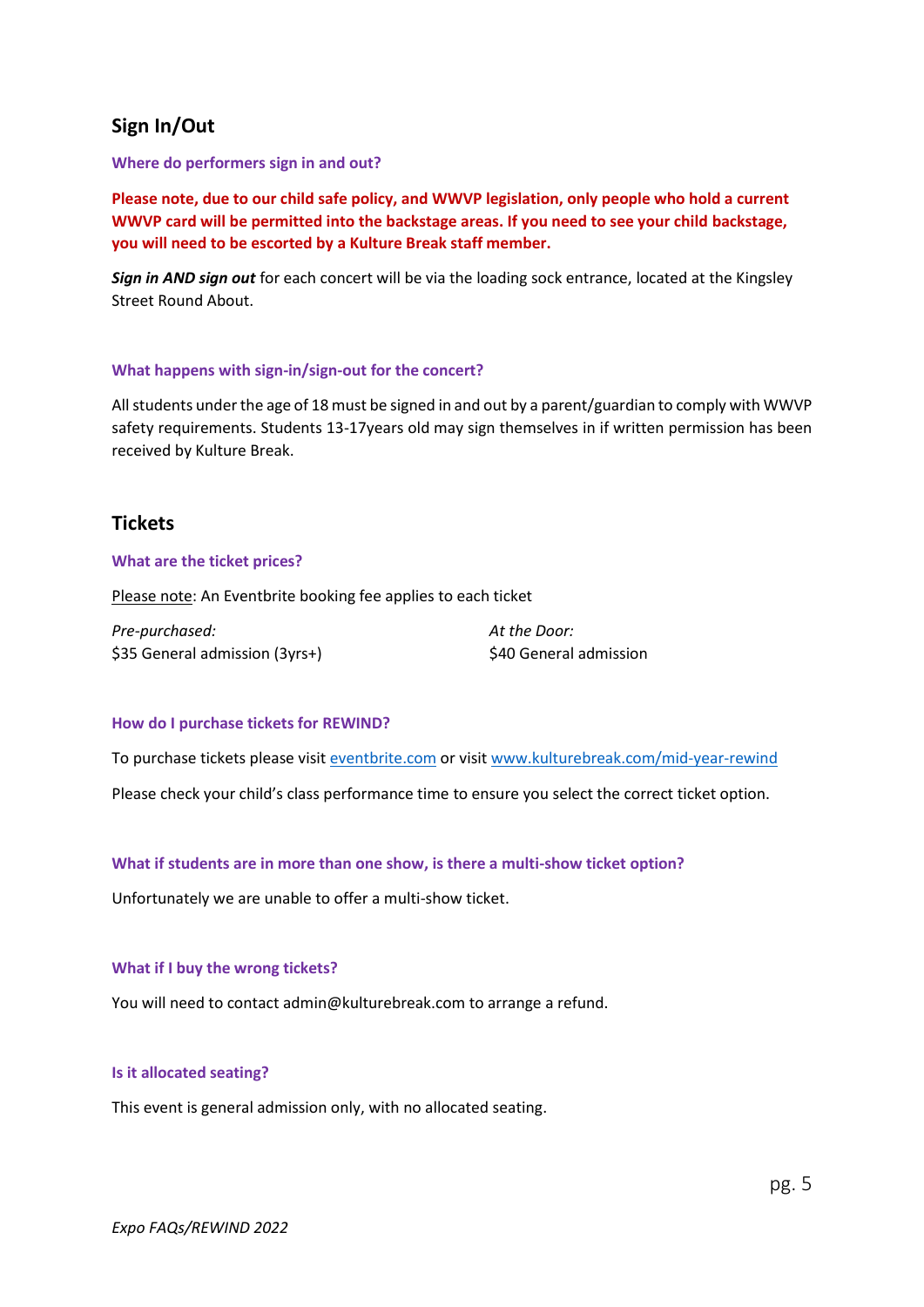#### **Wheelchair Accessible Seating**

Kambri is wheelchair accessible. As these concerts are general admission only, please email [admin@kulturebreak.com](mailto:admin@kulturebreak.com) to reserve accessible seating.

#### **Do performers need to purchase tickets?**

Performers will only need to purchase a ticket if they will be watching a concert they will not be performing in.

## **Volunteers**

*We believe the mid and end of year fundraiser concerts are an important part of encouraging our students and building their confidence. As a charity organisation, Kulture Break rely on volunteers from our community, and we simply would not be able to pull it off without the support from our amazing VTeam.*

#### **Parent helpers**

If you have a young child who will be performing, you may consider being one of our parent helpers. Parent helpers will assist the dance coach and production team with younger classes- helping them with costumes, hair and reassuring any pre-performance nerves!

#### **How can I be part of the VTeam (Volunteer Team)?**

If you'd like to join our VTeam, we have a range of roles available and would love to hear from you. Fill in the volunteer sign up form by [clicking here](https://app.smartsheet.com/b/form/e2f5313bd3b14584b592006c9d0ba79d) and feel free to mention if you have a specific skill set you think we could use. We'd love to have you even if you're only available during rehearsals or one of the concerts.

## **What to Bring**

#### **Should I pack food and drink for my child?**

Yes please! We ask that parents pack a snack and a refillable water bottle for your child to have backstage. It can be a long day for performers, and it is essential they have enough food and water to keep them hydrated and nourished backstage. Please ensure no nuts are packed due to allergy concerns.

#### **Is there anywhere to purchase food and drink at Kambri?**

There are multiple food and beverage vendors in the Kambri precinct.